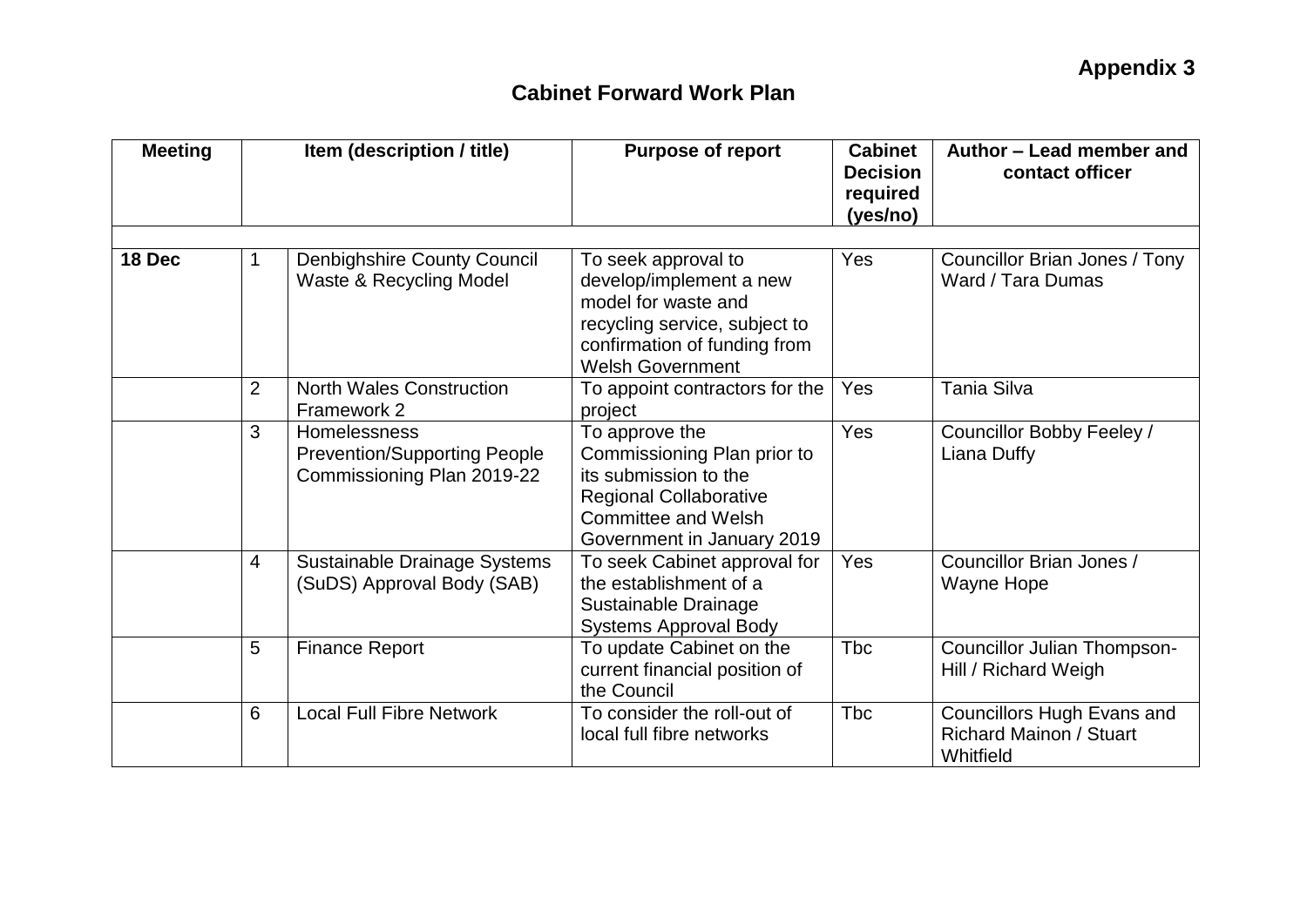| <b>Meeting</b> | Item (description / title) |                                                                                 | <b>Purpose of report</b>                                                                                                                                                                                                         | <b>Cabinet</b><br><b>Decision</b><br>required<br>(yes/no) | Author - Lead member and<br>contact officer                                         |  |
|----------------|----------------------------|---------------------------------------------------------------------------------|----------------------------------------------------------------------------------------------------------------------------------------------------------------------------------------------------------------------------------|-----------------------------------------------------------|-------------------------------------------------------------------------------------|--|
|                | $\overline{7}$             | <b>Items from Scrutiny Committees</b>                                           | To consider any issues<br>raised by Scrutiny for<br>Cabinet's attention                                                                                                                                                          | <b>T</b> bc                                               | <b>Scrutiny Coordinator</b>                                                         |  |
|                |                            |                                                                                 |                                                                                                                                                                                                                                  |                                                           |                                                                                     |  |
| 22 Jan 2019    | 1.                         | Budget 2019/20 - Final<br>Proposals                                             | To consider a report setting<br>out the implications of the<br><b>Local Government</b><br>Settlement 2019/20 and<br>proposals to finalise the<br>budget for 2019/20.                                                             | <b>Tbc</b>                                                | Councillor Julian Thompson-<br>Hill / Richard Weigh                                 |  |
|                | $\overline{2}$             | Recommendations of the<br><b>Strategic Investment Group</b>                     | To seek Cabinet's support of<br>projects identified for<br>inclusion in the 2019/20<br>Capital Plan.                                                                                                                             | Tbc                                                       | Councillor Julian Thompson-<br>Hill / Richard Weigh                                 |  |
|                | 3                          | Housing Rent Setting &<br>Housing Revenue and Capital<br><b>Budgets 2019/20</b> | To seek approval for the<br>proposed annual rent<br>increase for council housing<br>and to approve the Housing<br><b>Revenue Account Capital</b><br>and Revenue Budgets for<br>2019/20 and Housing Stock<br><b>Business Plan</b> | Yes                                                       | <b>Councillor Julian Thompson-</b><br>Hill / Richard Weigh / Geoff<br><b>Davies</b> |  |
|                | 4                          | <b>Finance Report</b>                                                           | To update Cabinet on the<br>current financial position of<br>the Council                                                                                                                                                         | <b>T</b> bc                                               | Councillor Julian Thompson-<br>Hill / Richard Weigh                                 |  |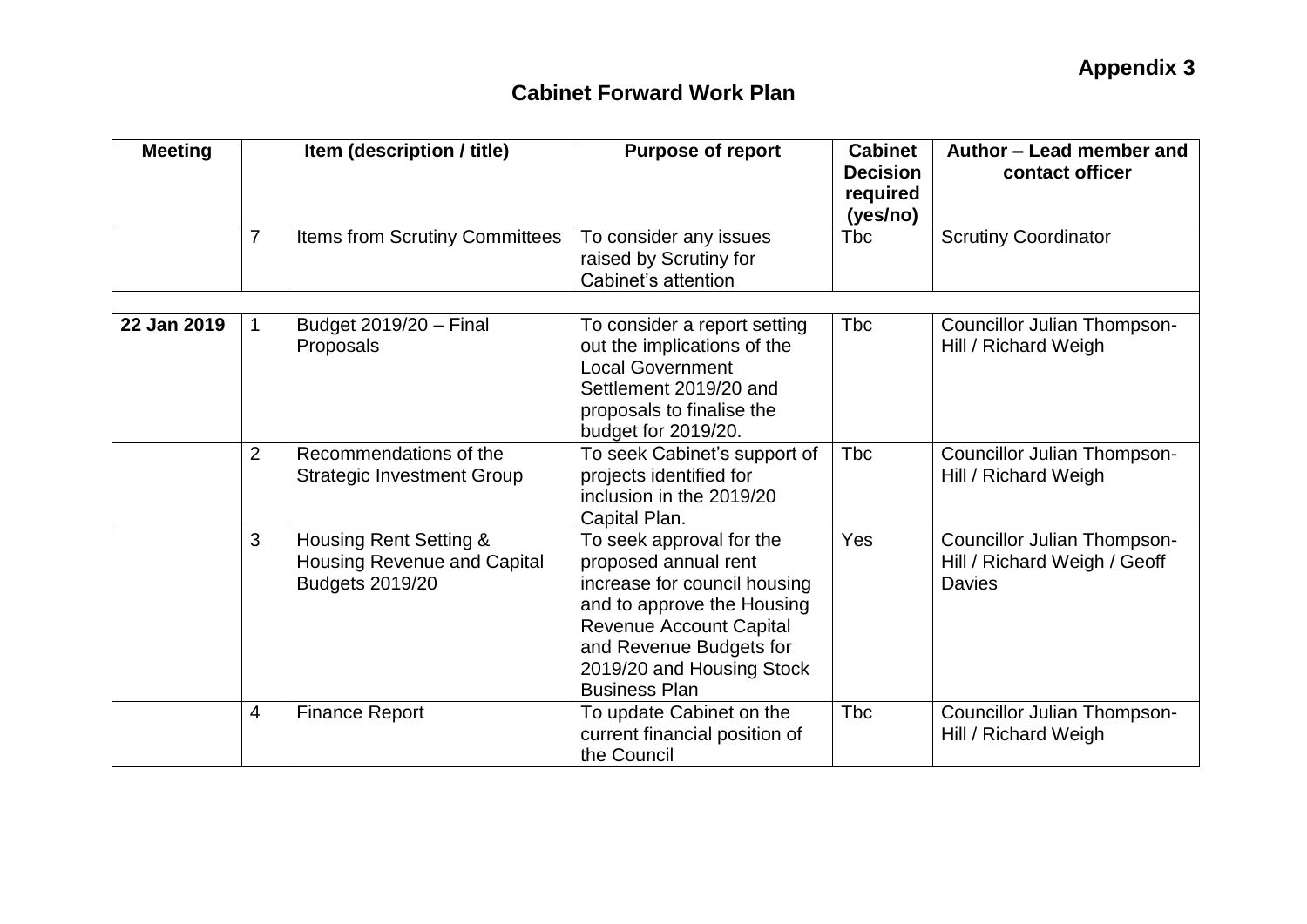| <b>Meeting</b> | Item (description / title) |                                                                                                                       | <b>Purpose of report</b>                                                                                        | <b>Cabinet</b><br><b>Decision</b><br>required<br>(yes/no) | Author - Lead member and<br>contact officer                |  |
|----------------|----------------------------|-----------------------------------------------------------------------------------------------------------------------|-----------------------------------------------------------------------------------------------------------------|-----------------------------------------------------------|------------------------------------------------------------|--|
|                | 5                          | Items from Scrutiny Committees                                                                                        | To consider any issues<br>raised by Scrutiny for<br>Cabinet's attention                                         | Tbc                                                       | <b>Scrutiny Coordinator</b>                                |  |
| 26 Feb 2019    | 1                          | Denbighshire's Replacement<br>Local Development Plan - Draft<br>Pre Deposit (preferred strategy)<br>for consultation. | To consider a<br>recommendation to Council.                                                                     | <b>T</b> bc                                               | Councillor Brian Jones /<br>Angela Loftus                  |  |
|                | 2                          | Non-Domestic Rates (NDR)<br><b>Write-Offs</b>                                                                         | To seek Cabinet approval to<br>write off irrecoverable NDR<br>(Business rates) as detailed<br>within the report | Yes                                                       | <b>Councillor Julian Thompson-</b><br>Hill / Richard Weigh |  |
|                | 3                          | <b>Finance Report</b>                                                                                                 | To update Cabinet on the<br>current financial position of<br>the Council                                        | <b>T</b> bc                                               | <b>Councillor Julian Thompson-</b><br>Hill / Richard Weigh |  |
|                | 4                          | Items from Scrutiny Committees                                                                                        | To consider any issues<br>raised by Scrutiny for<br>Cabinet's attention                                         | <b>Tbc</b>                                                | <b>Scrutiny Coordinator</b>                                |  |
| 26 Mar 2019    | $\mathbf{1}$               | <b>Finance Report</b>                                                                                                 | To update Cabinet on the<br>current financial position of<br>the Council                                        | <b>Tbc</b>                                                | Councillor Julian Thompson-<br>Hill / Richard Weigh        |  |
|                | $\overline{2}$             | Items from Scrutiny Committees                                                                                        | To consider any issues<br>raised by Scrutiny for<br>Cabinet's attention                                         | <b>T</b> bc                                               | <b>Scrutiny Coordinator</b>                                |  |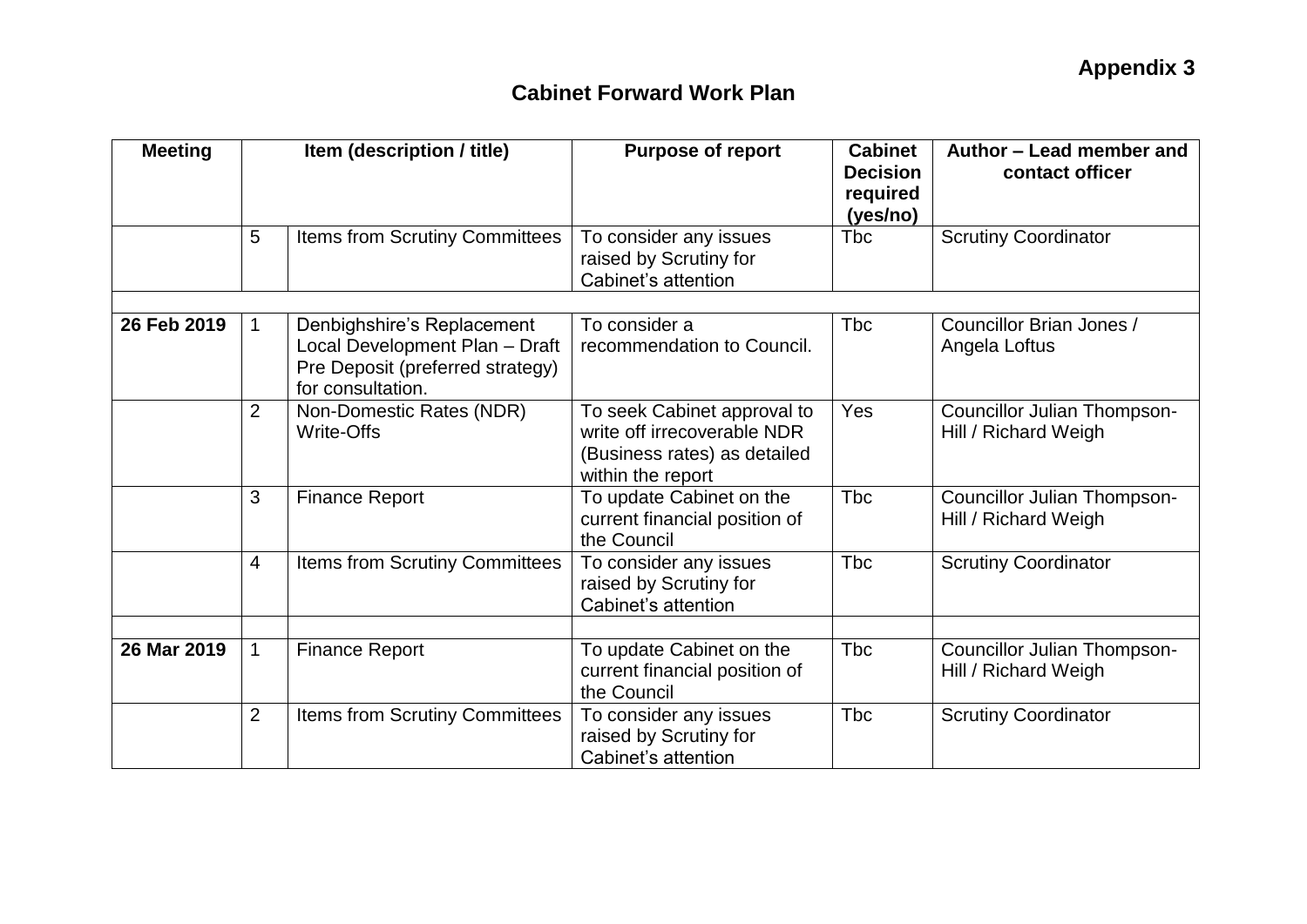| <b>Meeting</b> |                | Item (description / title)                       | <b>Purpose of report</b>                                                                              | <b>Cabinet</b><br><b>Decision</b><br>required<br>(yes/no) | Author – Lead member and<br>contact officer                       |  |
|----------------|----------------|--------------------------------------------------|-------------------------------------------------------------------------------------------------------|-----------------------------------------------------------|-------------------------------------------------------------------|--|
|                |                |                                                  |                                                                                                       |                                                           |                                                                   |  |
| 30 Apr 2019    |                | <b>Finance Report</b>                            | To update Cabinet on the<br>current financial position of<br>the Council                              | <b>Tbc</b>                                                | <b>Councillor Julian Thompson-</b><br>Hill / Richard Weigh        |  |
|                | $\overline{2}$ | <b>Items from Scrutiny Committees</b>            | To consider any issues<br>raised by Scrutiny for<br>Cabinet's attention                               | <b>Tbc</b>                                                | <b>Scrutiny Coordinator</b>                                       |  |
|                |                |                                                  |                                                                                                       |                                                           |                                                                   |  |
| 28 May 2019    |                | North Wales Growth Bid<br>Governance Agreement 2 | To approve the governance<br>arrangements in relation to<br>the implementation of the<br>growth deal. | Yes                                                       | Councillor Hugh Evans /<br>Graham Boase / Gary<br><b>Williams</b> |  |
|                | 2              | <b>Finance Report</b>                            | To update Cabinet on the<br>current financial position of<br>the Council                              | <b>Tbc</b>                                                | Councillor Julian Thompson-<br>Hill / Richard Weigh               |  |
|                | 3              | Items from Scrutiny Committees                   | To consider any issues<br>raised by Scrutiny for<br>Cabinet's attention                               | <b>Tbc</b>                                                | <b>Scrutiny Coordinator</b>                                       |  |

Future Issues – date to be confirmed

| Item (description/title)               | <b>Purpose of report</b>           | <b>Cabinet Decision</b><br>required (yes/no) | Author - Lead member and<br>contact officer |
|----------------------------------------|------------------------------------|----------------------------------------------|---------------------------------------------|
| <b>Rhyl Regeneration Programme re-</b> | To support the future arrangements | Yes                                          | Councillor Hugh Evans /                     |
| launch                                 | regarding the regeneration of Rhyl |                                              | Graham Boase                                |